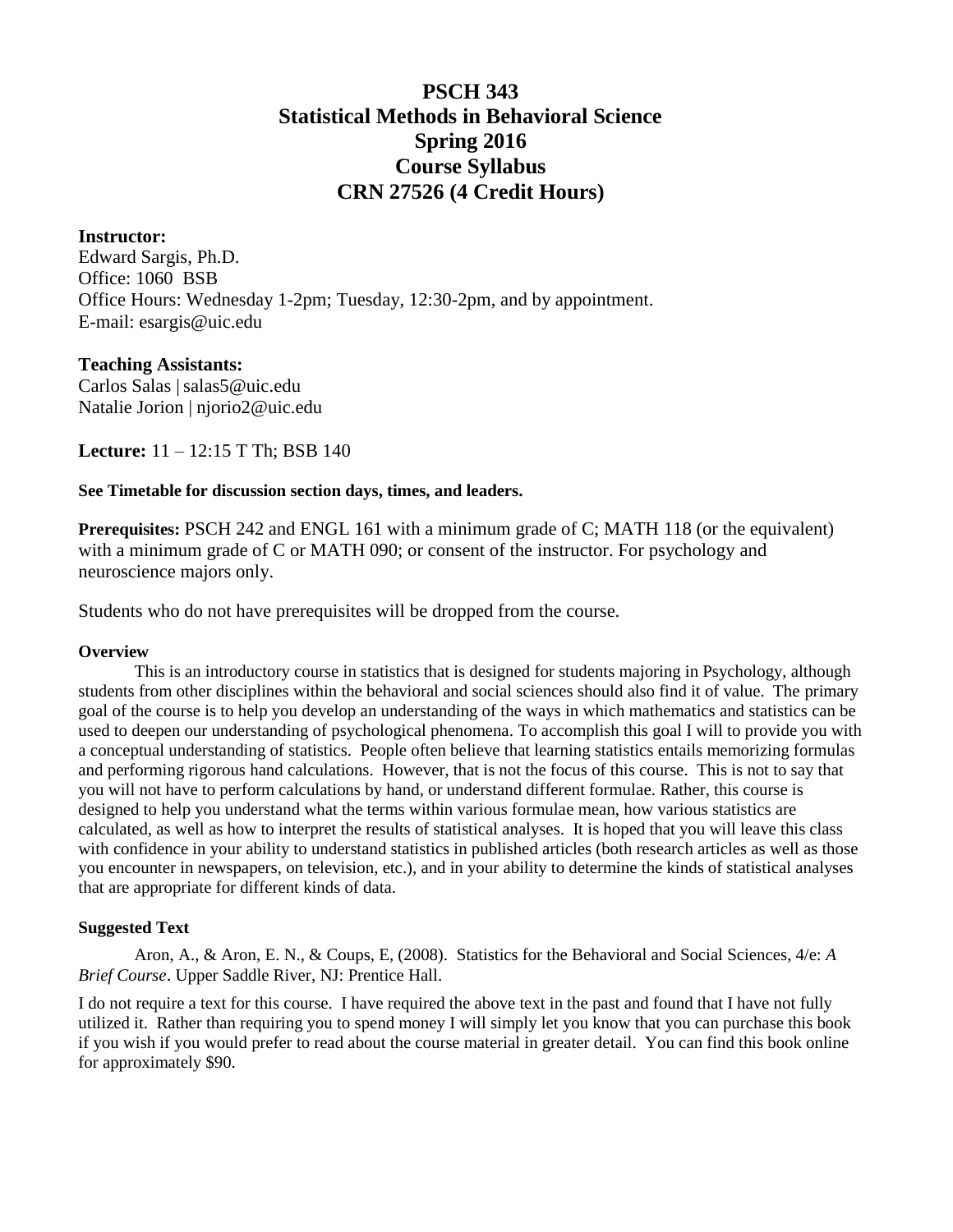# **Required Materials**

**I-Clicker2 remote.** Available in the bookstore. You must have the updated version of the iClicker with the LCD screen. You will need this because some assessments will require alpha-numeric input.

**A basic pocket calculator.** You should bring this calculator with you to lecture and lab sections. Any basic calculator will do as long as it can perform addition, subtraction, multiplication, and division, as well as compute square roots. Note that you will not be allowed to use cell phone or graphing calculators on exams.

## **Discussion Sections**

Weekly lab sections are designed to give you "hands on" experience with the concepts discussed in class. Attendance at lab sections is expected and will count toward your lab section grade. Attendance will be taken at the start of lab sections. If you arrive after attendance is taken, you may let your TA know that you were late the first time it occurs. If lateness becomes a chronic problem you will be marked absent in the future. In addition, if you leave early, after attendance has been taken but before you complete that day's activity, you will be marked absent from the section. If you need to leave early on a particular day, see your TA. Your lab section attendance grade will be based on the percentage of sections you attend.

The other portion of your lab section grade will come from homework. A total of 7 homeworks will be assigned over the course of the semester. Homeworks will be posted to Blackboard will be due on the dates outlined in the syllabus. Your lowest of the seven homework grades will be dropped.

Keep two things in mind when doing the homeworks:

- 1. Be sure to show all your work for each problem that requires written calculations. Do not simply report your final answer. If your final answer is incorrect it may still be possible to earn partial credit if some parts of the problem were done correctly. This is possible, however, only if you have shown all of your intermediate steps.
- 2. Neatness counts. If your work is illegible, crammed together, or so disorganized that it cannot be followed step by step in a logical sequence it will be difficult to assign partial credit.
- 3. If your assignment is on multiple pages **STAPLE** the pages together (do not do the fold the corner and tear the top trick, it does not work).

**Late homeworks will not be accepted under any circumstances.** Moreover, class assignments are to be handed in at the start of the class period in which they are due. No assignments will be accepted at the end of class or in my or your TA's mailbox at a later time. If you are unable to turn in a homework assignment on or before a due date, you will receive a 0 for that homework and it will become the homework that will be dropped at the end of the semester. Please note that you are welcome to hand in assignments to your TA as early as you like.

#### **Exams**

There will be four exams offered during the course; three exams during the semester and a final exam. Your lowest grade of the four will be dropped. The tests will be worth 70% of your final grade (See below for exam dates). Exams offered during the semester will be non-cumulative with the caveat that each section of the course builds on previous sections. Though I will not explicitly test you on concepts from an earlier unit, you will have to draw on knowledge from previous units on later exams. A cumulative final exam will be offered during the week of finals.

As mentioned above, the lowest of the four exams will be dropped. I will drop your lowest exam for several reasons. The primary reason one exam will be dropped is that it eliminates the need for make-up exams. **Make-up exams will not be given under any circumstances.** You may be sick or out of town on a particular exam day, or oversleep on the day of the exam. If this were to occur, you would not need to worry about missing the exam because that exam will be dropped. A second reason I drop the lowest exam is that everybody has a bad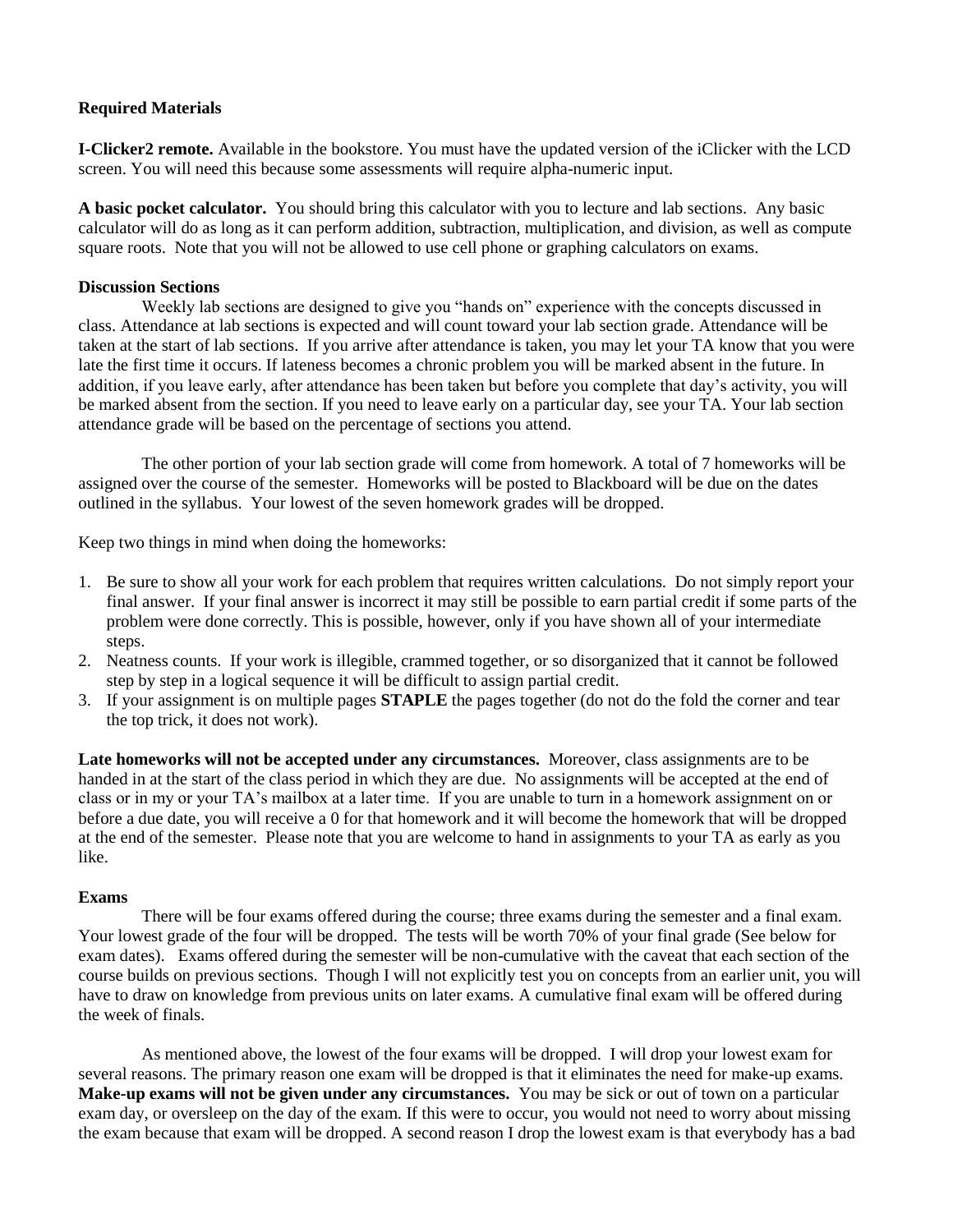day now and then. If you happened to take an exam on a day you were not prepared and you were not satisfied with your score, you could take the final exam. If the score on your final is better than one of your previous exams, the earlier exam would be dropped from your final grade calculation. However, this can only happen if you take the first three scheduled exams. In addition, if you are happy with your first three exam scores, you are not required to take the final.

## **i-Clicker Assessments**

During most lectures, there will be questions you will respond to with your i-Clicker2. The questions may be about that day's lecture or a previous lecture, or they might ask for your opinion on an issue. The questions may be asked all at one time during a lecture, or at different points throughout a lecture. These activities are meant to enhance your learning and to serve as a self-check on your knowledge as it accumulates over time. All assessments will be conducted in class and graded on a credit/no credit basis. To receive credit, you must answer all questions during a class session. In other words, if I ask a question at the beginning of lecture, a student responds to that question, but leaves lecture early, and I ask another question, the student would not receive credit for that day. **You are responsible for bringing your i-Clicker2 to class every day and ensuring that it is operational (i.e., make sure you have extra batteries).** From time to time, additional in class assessments may be given to verify that students are present in class on a given day. At the end of the semester, you will receive a score that reflects the percentage of the assignments that you complete. I will allow you to miss up to two classes and still receive 100% for your score.

# **Course Grading**

Course grades will be based on exams (70%), iClicker2 assessments (5%), and lab activities and homework (25%). Grades will be based on the following scale.

| Grade | Percent       |
|-------|---------------|
| A     | $89.5 - 100$  |
| B     | $79.5 - 89.4$ |
| C     | 69.5-79.4     |
| D     | $59.5 - 69.4$ |
| E     | $0 - 59.4$    |

To estimate your grade during the semester, you can use the following formula:

 $(0.7 * Exam average) + (0.05 * i-Clicker Assessment Score) + (0.25 * Homework Average<sup>1</sup>)$ 

Before finals week, I will post detailed instructions on how to compute your final grade based on the exact number of quizzes and the number of discussion sections that we had during the semester

**<sup>1</sup>** The average number of sections you attend will be factored in to this average at the end of the semester.

# **A Note about Attendance:**

Statistics is a unique class in that each topic builds directly on the previous one. If you miss a class, you run the risk of being completely lost in the next lecture. Consequently, it is important that you attend each lecture.

**If you miss class it is your responsibility to get the notes, handouts, homework assignments, and/or other announcements from one of your fellow classmates. If you are absent from class, do not ask your instructor or TA what you missed. Find someone in class that you can get this information from.**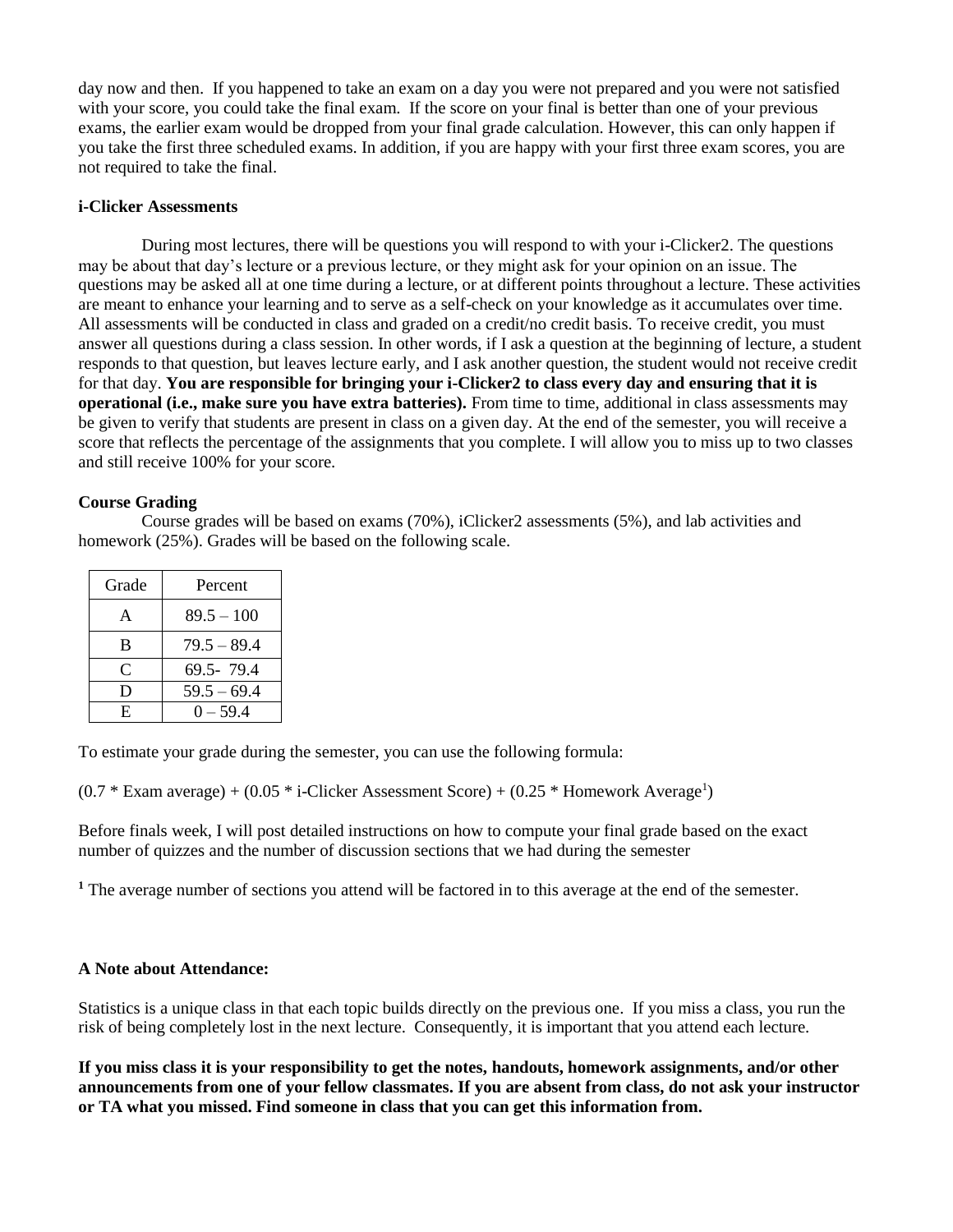## **Miscellaneous**

When you are in class, I ask that you be courteous to me as well as your fellow students. **Please do not have conversations with or write notes to fellow students during lecture. In addition, please do not listen to your MP3 player, send text messages via your cell phones, or engage in similar distracting behaviors during lecture.** You may feel like you are an anonymous student in a class and that the instructor doesn't notice. Instructors do notice these things, and I find this distracting, and it ultimately disrupts the class. If I ask that you stop doing some behavior and you persist, I may ask you to leave class. In extreme cases, I will ask you not to come back, and you will have to forfeit any points you receive for attending lecture.

**It will be your responsibility to keep track of your scores in Blackboard.** If you notice that a score has been incorrectly entered into Blackboard, you must show the original paper with the correct grade to your TA by Monday of finals week.

To reiterate, **cell phone or graphing calculators will not be allowed during exams**. You will need to find an inexpensive calculator that can do basic addition, subtraction, multiplication, and division as well as calculate square roots

**In fairness to the vast majority of students who take their college career seriously, no form of cheating will be tolerated.** If you cheat on any assignment in this class, you will fail the entire class and I will file official judicial charges against you immediately with the Dean of Students, who will place a notice about the incident in your permanent record. There will be no exceptions to this policy.

Cheating includes, but is not limited to, looking on others' tests or letting them look on yours during a test, copying or giving others test answers, and plagiarism which includes copying the words of a fellow student or any other author in your papers, copying even short phrases from written work that you are using as a reference (even if you cite it properly), handing in work that you have handed in for another class, handing in papers you've gotten from the internet or from other students, etc.

Please see the following for additional information about academic dishonesty and plagiarism:

<http://dos.uic.edu/docs/Student%20Disciplinary%20Policy.pdf>

[http://pols.uic.edu/docs/default-source/student-docs/avoiding\\_plagerism.pdf?sfvrsn=2](http://pols.uic.edu/docs/default-source/student-docs/avoiding_plagerism.pdf?sfvrsn=2)

## **Students with disabilities who require accommodations for access and participation in this course must be registered with the Office of Disability Services (ODS).** Please contact ODS at (312) 413-2183 (voice).

Information about reasonable accommodations is found at https://drc.uic.edu/students/

**Religious Holidays:** Students who wish to observe their religious holidays must notify me by the tenth day of the semester they will be absent unless their religious holiday is observed on or before the tenth day. In such cases, the student shall notify me at least five days in advance of the date when he or she will be absent.

University policy on incomplete grades is very strict and I follow that policy. I will grant an incomplete grade only under the most extreme circumstances. Do not request an incomplete unless the following conditions apply (taken from the undergraduate catalogue):

Course work is incomplete when a student fails to submit all required assignments or is absent from the final examination; incomplete course work will normally result in a failing grade. The IN (incomplete) grade may be assigned in lieu of a grade only when all the following conditions are met: (a) the student has been making satisfactory progress in the course; (b) the student is unable to complete all course work due to unusual circumstances that are beyond personal control and are acceptable to the instructor; (c) the student presents these reasons prior to the time that the final grade roster is due. The instructor must submit an Incomplete report with the final grade roster for the IN to be recorded. This report is a contract for the student to complete the course work with that instructor or one designated by the department executive officer in the way described and by the time indicated on the report. In resolving the IN, the student may not register for the course a second time, but must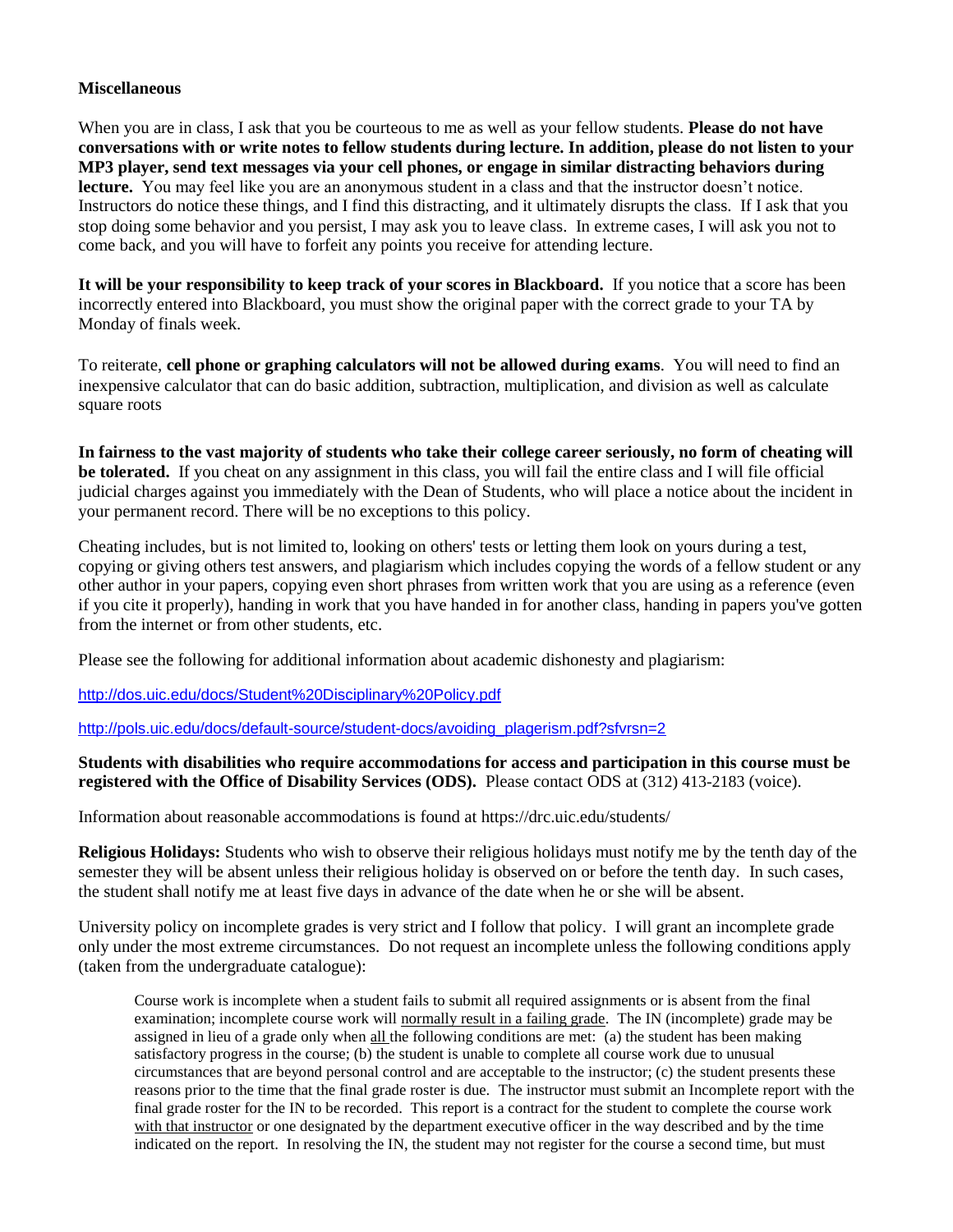follow the procedures detailed on the report. An IN must be removed by the end of the student's first semester or summer session in residence subsequent to the occurrence, or, if not in residence, no later than one calendar year after the occurrence. When the student submits the work, the instructor will grade it and change the IN to the appropriate grade. If an undergraduate fails to meet the stated conditions, the instructor will assign an E for the final grade.

Note that you will be graded according to the grading criteria listed above. **Please do not ask to be bumped up to the next highest grade at the end of the semester** (e.g., ask me for a C in the course when you have a 67.7% in the course). I will not do this. The number one factor that puts students in this situation is missed assignments and quizzes. I have a drop policy because I understand that sometimes students must miss class. However, if you are the type of student who frequently misses classes for any reason (e.g., work, family responsibilities, etc.), I recommend that you drop my course and take it with an instructor with a less conservative attendance policy.

With this said, **if you have any problems or concerns throughout the class, please come see us during our office hours, before it is too late at the end of the semester.** I and the TAs are happy to work with you during the semester to help facilitate your understanding of the course material. Please use office hours whenever possible, but we are willing to make appointments if your schedule makes it impossible to make our office hours.

Note that you can also email me, however, please understand that I receive many e-mails in a given day. Each semester I teach up to three classes and have as many as 300-400 students. At this point I am unable to respond to all of the emails I receive. Provided you ask a reasonable question and articulate yourself clearly in your message, I will respond. If what you ask is a good question that is relevant to the rest of the class, I will frequently address your question in class instead of responding to the e-mail.

Finally, note that although e-mail may seem private and secure, sending an e-mail is roughly like sending a postcard through the regular mail. Anyone who desires to take a look, and, in the case of email, has some technical knowledge, can do so. While your TAs and I will keep any information you send us via e-mail private, there is no guarantee that the information you send is secure and no one else would be able to read it. This is not likely to be a concern in most instances, but may be important to consider when contacting me regarding certain topics. If you would like to discuss a sensitive topic, it would be best to see me during office hours, after class, or by appointment.